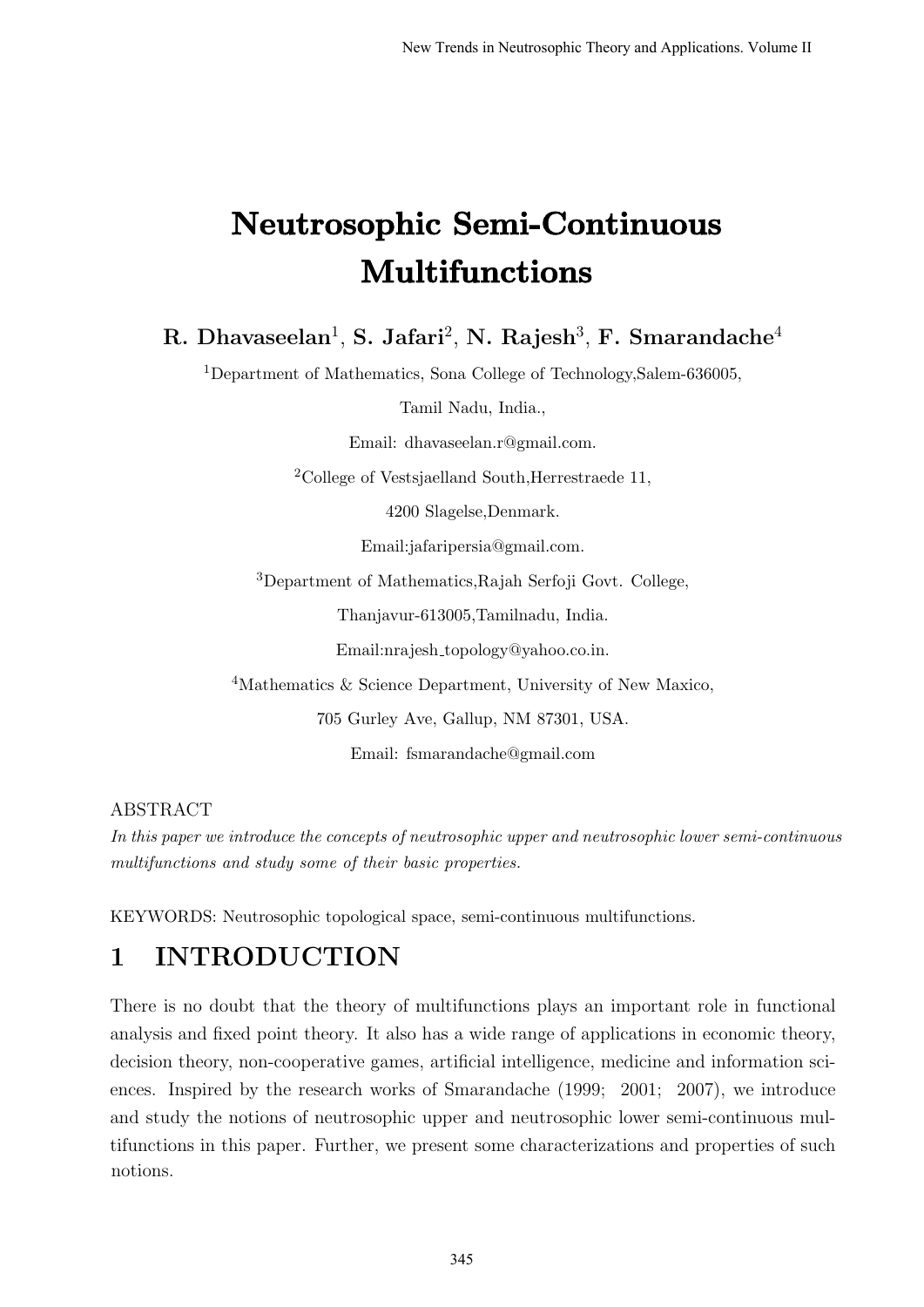#### 2 PRELIMINARIES

Throughout this paper, by  $(X, \tau)$  or simply by X we will mean a topological space in the classical sense, and  $(Y, \tau_1)$  or simply Y will stand for a neutrosophic topological space as defined by Salama and Alblowi (2012).

Definition 1. Smarandache (1999, 2001, 2007) Let X be a non-empty fixed set. A neutrosophic set A is an object having the form  $A = \langle x, \mu_A(x), \sigma_A(x), \gamma_A(x) \rangle$ , where  $\mu_A(x), \sigma_A(x)$ and  $\gamma_A(x)$  are represent the degree of member ship function, the degree of indeterminacy, and the degree of non-membership, respectively of each element  $x \in X$  to the set A.

**Definition 2.** (Salama & Alblowi, 2012) A neutrosophic topology on a nonempty set X is a family  $\tau$  of neutrosophic subsets of X which satisfies the following three conditions:

- 1.  $0, 1 \in \tau$ ,
- 2. If  $g, h \in \tau$ , their  $g \wedge h \in \tau$ ,
- 3. If  $f_i \in \tau$  for each  $i \in I$ , then  $\vee_{i \in I} f_i \in \tau$ .

The pair  $(X, \tau)$  is called a neutrosophic topological space.

**Definition 3.** Members of  $\tau$  are called neutrosophic open sets, denoted by  $NO(X)$ , and complement of neutrosophic open sets are called neutrosophic closed sets, where the complement of a neutrosophic set A, denoted by  $A^c$ , is  $1 - A$ .

Neutrosophic sets in Y will be denoted by  $\lambda$ ,  $\gamma$ ,  $\delta$ ,  $\rho$ , etc., and although subsets of X will be denoted by  $A, B, U, V$ , etc. A neutrosophic point in Y with support  $y \in Y$  and value  $\alpha(0 < \alpha \leq 1)$  is denoted by  $y_{\alpha}$ . A neutrosophic set  $\lambda$  in Y is said to be quasi-coincident (q-coincident) with a neutrosophic set  $\mu$ , denoted by  $\lambda q\mu$ , if and only if there exists  $y \in Y$ such that  $\lambda(y)+\mu(y) > 1$ . A neutrosophic set  $\lambda$  of Y is called a neutrosophic neighbourhood of a fuzy point  $y_\alpha$  in Y if there exists a neutrosophic open set  $\mu$  in Y such that  $y_\alpha \in \mu \leq \lambda$ . The intersection of all neutrosophic closed sets of Y containing  $\lambda$  is called the neutrosophic closure of  $\lambda$  and is denoted by Cl( $\lambda$ ). The union of all neutrosophic open sets contained in  $\lambda$  is called the neutrosophic interior of  $\lambda$  and is denoted by Int( $\lambda$ ). The family of all open sets of a topological space X is denoted by  $O(X)$  and  $O(X, x)$  denoted the family  ${A \in O(X)|x \in A}$ , where x is a point of X.

**Definition 4.** Let  $(X, \tau)$  be a topological space in the classical sense and  $(Y, \tau)$  be an neutrosophic topological space.  $F: (X, \tau) \to (Y, \tau_1)$  is called a neutrosophic multifunction if and only if for each  $x \in X, F(x)$  is a neutrosophic set in Y.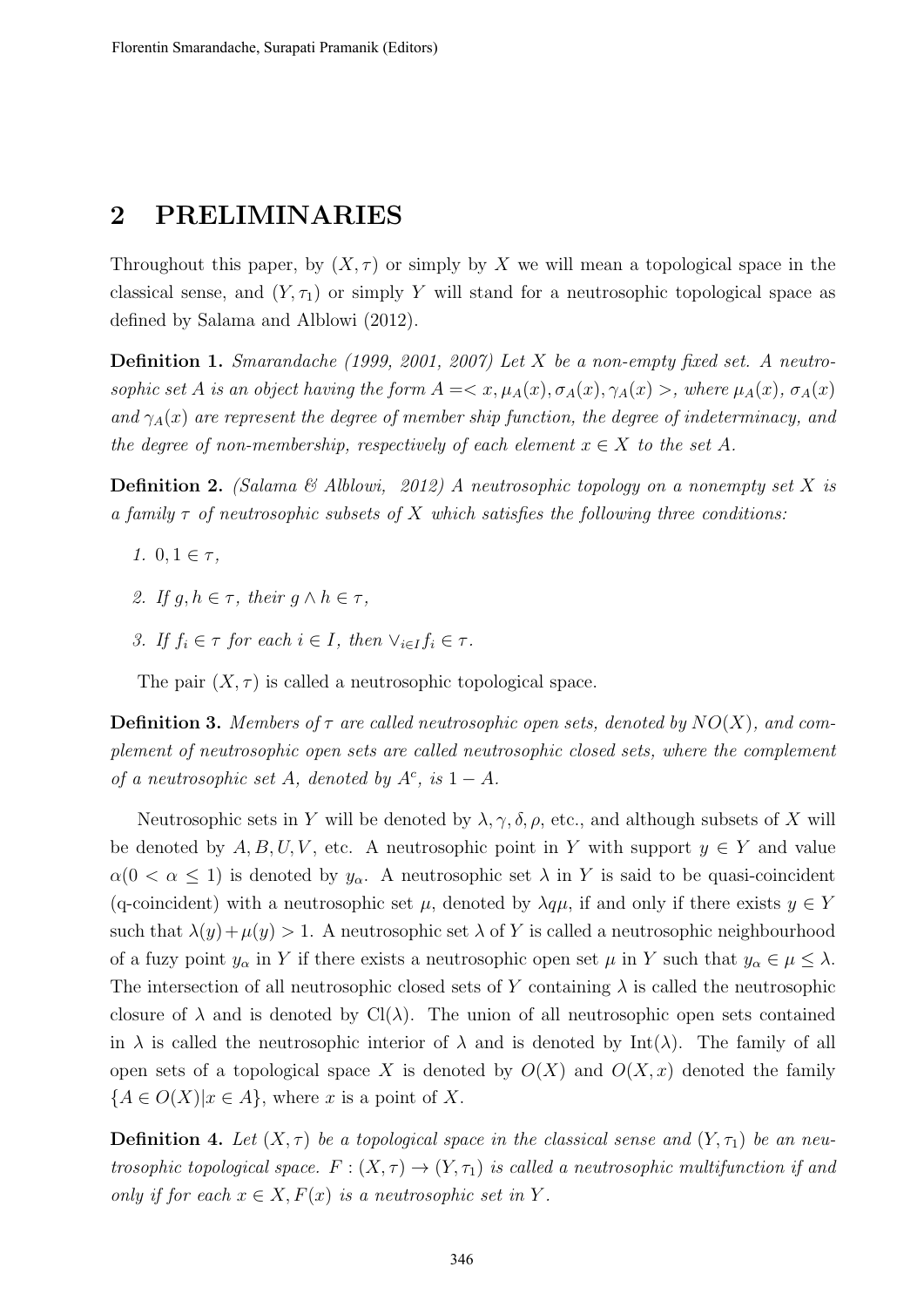**Definition 5.** For a neutrosophic multifunction  $F : (X, \tau) \to (Y, \tau_1)$ , the upper inverse  $F^+(\lambda)$  and lower inverse  $F^-(\lambda)$  of a neutrosophic set  $\lambda$  in Y are defined as follows:  $F^+(\lambda) = \{x \in X | F(x) \leq \lambda\}$  and  $F^-(\lambda) = \{x \in X | F(x)q\lambda\}.$ 

**Lemma 1.** For a neutrosophic multifunction  $F : (X, \tau) \to (Y, \tau_1)$ , we have  $F^{-}(1 - \lambda) =$  $X-F^+(\lambda)$ , for any neutrosophic set  $\lambda$  in Y.

## 3 NEUTROSOPHIC SEMICONTINUOUS MULTI– FUNCTIONS

**Definition 6.** A neutrosophic multifunction  $F : (X, \tau) \to (Y, \tau_1)$  is said to be

- 1. neutrosophic upper semicontinuous at a point  $x \in X$  if for each  $\lambda \in NO(Y)$  containing  $F(x)$  (therefore,  $F(x) \leq \lambda$ ), there exists  $U \in O(X, x)$  such that  $F(U) \leq \lambda$  (therefore  $U \subset F^+(\lambda)$ ).
- 2. neutrosophic lower semicontinuous at a point  $x \in X$  if for each  $\lambda \in NO(Y)$  with  $F(x)q\lambda$ , there exists  $U \in O(X, x)$  such that  $U \subseteq F^{-}(\lambda)$ .
- 3. neutrosophic upper semicontinuous (neutrosophic lower semicontinuous) if it is neutrosophic upper semicontinuous (neutrosophic lower semicontinuous) at each point  $x \in X$ .

**Theorem 1.** The following assertions are equivalent for a neutrosophic multifunction  $F$ :  $(X, \tau) \rightarrow (Y, \tau_1)$ :

- 1. F is neutrosophic upper semicontinuous;
- 2. For each point x of X and each neutrosophic neighbourhood  $\lambda$  of  $F(x)$ ,  $F^+(\lambda)$  is a neighbourhood of x;
- 3. For each point x of X and each neutrosophic neighbourhood  $\lambda$  of  $F(x)$ , there exists a neighbourhood U of x such that  $F(U) \leq \lambda$ ;
- 4.  $F^+(\lambda) \in O(X)$  for oeach  $\lambda \in NO(Y)$ ;
- 5.  $F^-(\delta)$  is a closed set in X for each neutrosophic closed set  $\delta$  of Y;

6.  $Cl(F^{-}(\mu)) \subseteq F^{-}(Cl(\mu))$  for each neutrosophic set  $\mu$  of Y.

*Proof.* (1)⇒(2) Let  $x \in X$  and  $\mu$  be a neutrosophic neighbourhood of  $F(x)$ . Then there exists  $\lambda \in NO(Y)$  such that  $F(x) \leq \lambda \leq \mu$ , By (1), there exists  $U \in O(X, x)$  such that  $F(U) \leq \lambda$ . Therefore  $x \in U \subseteq F^+(\mu)$  and hence  $F^+(\mu)$  is a neighbourhood of x.

(2)⇒(3) Let  $x \in X$  and  $\lambda$  be a neutrosophic neighbourhood of  $F(x)$ . Put  $U = F^+(\lambda)$ . Then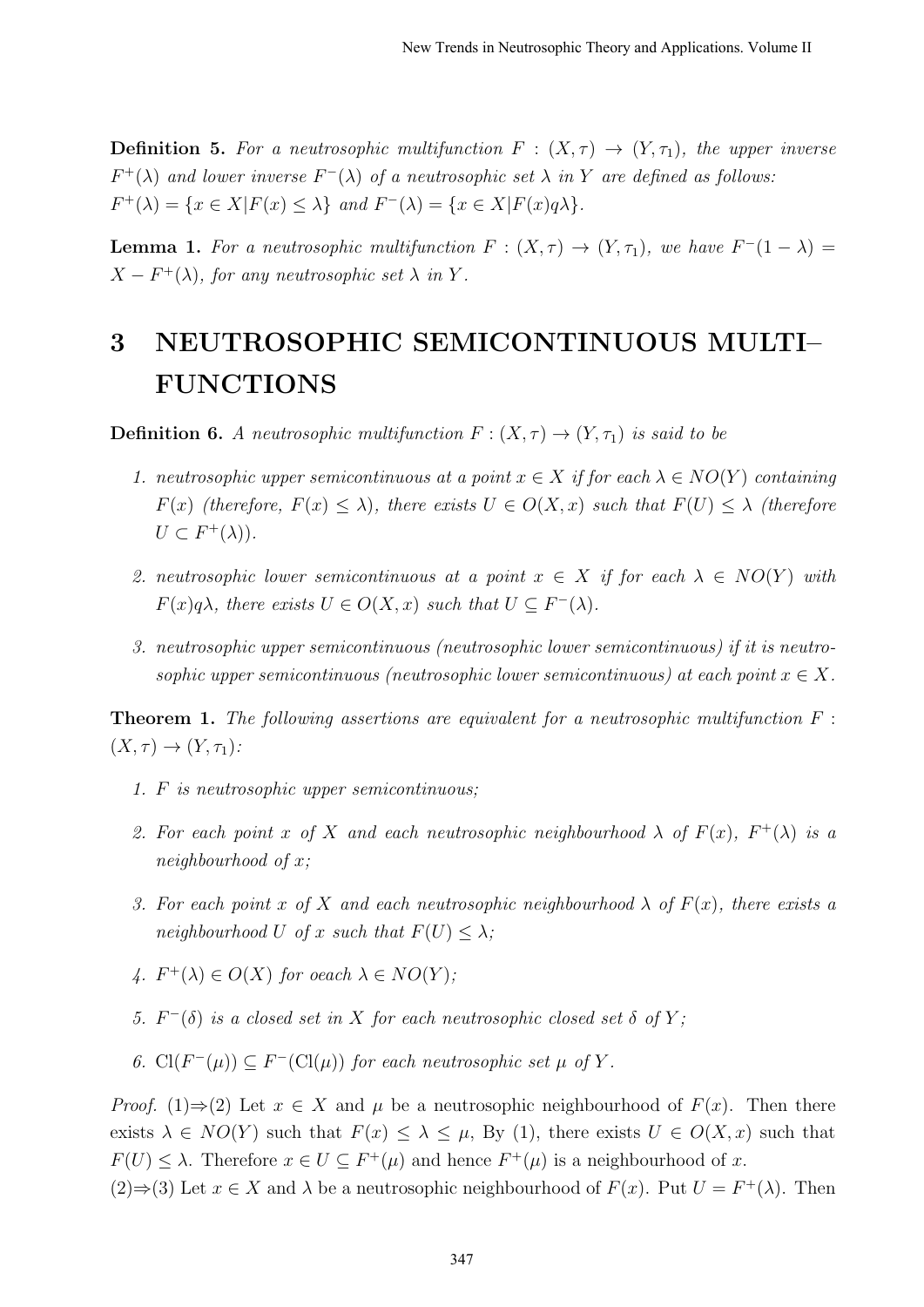by (2), U is neighbourhood of x and  $F(U) = \bigvee$  $F(x) \leq \lambda$ .

x∈U  $(3) \Rightarrow (4)$  Let  $\lambda \in NO(Y)$ , we want to show that  $F^+(\lambda) \in O(X)$ . So let  $x \in F^+(\lambda)$ . Then there exists a neighbourhood G of x such that  $F(G) \leq \lambda$ . Therefore for some  $U \in$  $O(X, x), U \subseteq G$  and  $F(U) \leq \lambda$ . Therefore we get  $x \in U \subseteq F^+(\lambda)$  and hence  $F^+(\lambda) \in O(X)$ . (4)  $\Rightarrow$  (5) Let  $\delta$  be a neutrosophic closed set in Y. So, we have  $X\backslash F^{-}(\delta) = F^{+}(1-\delta) \in O(X)$ and hence  $F^{-}(\delta)$  is closed set in X.

 $(5) \Rightarrow (6)$  Let  $\mu$  be any neutrosophic set in Y. Since Cl( $\mu$ ) is neutrosophic closed set in Y.  $F^{-}(\text{Cl}(\mu))$  is closed set in X and  $F^{-}(\mu) \subseteq F^{-}(\text{Cl}(\mu))$ . Therefore, we obtain  $\text{Cl}(F^{-}(\mu)) \subseteq$  $F^{-}(\mathrm{Cl}(\mu)).$ 

 $(6) \Rightarrow (1)$  Let  $x \in X$  and  $\lambda \in NO(Y)$  with  $F(x) \leq \lambda$ . Now  $F^{-}(1-\lambda) = \{x \in X | F(x)q(1-\lambda)\}.$ So, for x not belongs to  $F^-(1-\lambda)$ . Then, we must have  $F(x)\hbar(1-\lambda)$  and this implies  $F(x) \leq$  $1-(1-\lambda) = \lambda$  which is true. Therefore  $x \notin F^{-}(1-\lambda)$  by (6),  $x \notin \text{Cl}(F^{-}(1-\lambda))$  and there exists  $U \in O(X, x)$  such that  $U \cap F^{-}(1 - \lambda) = \emptyset$ . Therefore, we obtain  $F(U) = \bigvee$  $F(x) \leq \lambda$ . x∈U This proves  $F$  is neutrosophic upper semicontinuous.  $\Box$ 

**Theorem 2.** The following statements are equivalent for a neutrosophic multifunction  $F$ :  $(X, \tau) \rightarrow (Y, \tau_1)$ :

- 1. F is neutrosophic lower semicontinuous;
- 2. For each  $\lambda \in NO(Y)$  and each  $x \in F^{-}(\lambda)$ , there exists  $U \in O(X, x)$  such that  $U \subseteq$  $F^{-}(\lambda);$
- 3.  $F^{-}(\lambda) \in O(X)$  for every  $\lambda \in NO(Y)$ .
- 4.  $F^+(\delta)$  is a closed set in X for every neutrosophic closed set  $\delta$  of Y;
- 5.  $Cl(F^+(\mu)) \subseteq F^+(Cl(\mu))$  for every neutrosophic set  $\mu$  of Y;
- 6.  $F(\text{Cl}(A)) \leq \text{Cl}(F(A))$  for every subset A of X;

*Proof.* (1) $\Rightarrow$  (2) Let  $\lambda \in NO(Y)$  and  $x \in F^{-}(\lambda)$  with  $F(x)q\lambda$ . Then by properties-1, there exists  $U \in O(X, x)$  such that  $U \subseteq F^{-}(\lambda)$ .

 $(2) \Rightarrow (3)$  Let  $\lambda \in NO(Y)$  adn  $x \in F^{-}(\lambda)$ . Then by  $(2)$ , there exists  $U \in O(X, x)$  such that  $U \subseteq F^{-}(\lambda)$ . Therefore, we have  $x \in U \subseteq \text{ClInt}(U) \subseteq \text{ClInt}(F^{-}(\lambda))$  and hence  $F^{-}(\lambda) \in O(X).$ 

(3)⇒(4) Let  $\delta$  be a neutrosophic closed in Y. So we have  $X\ F^+(\delta) = F^-(1-\delta) \in O(X)$ and hence  $F^+(\delta)$  is closed set in X.

(4)⇒(5) Let  $\mu$  be any neutrosophic set in Y. Since Cl( $\mu$ ) is neutrosophic closed set in Y, then by (4), we have  $F^+(\text{Cl}(\mu))$  is closed set in X and  $F^+(\mu) \subseteq F^+(\text{Cl}(\mu))$ . Therefore, we obtain  $\text{Cl}(F^+(\mu)) \subseteq F^+(\text{Cl}(\mu)).$ 

 $(5) \Rightarrow (6)$  Let A be any subset of X. By  $(5)$ , Cl(A)  $\subseteq$  Cl $F^+(F(A)) \subseteq F^+(\text{Cl}(F(A))).$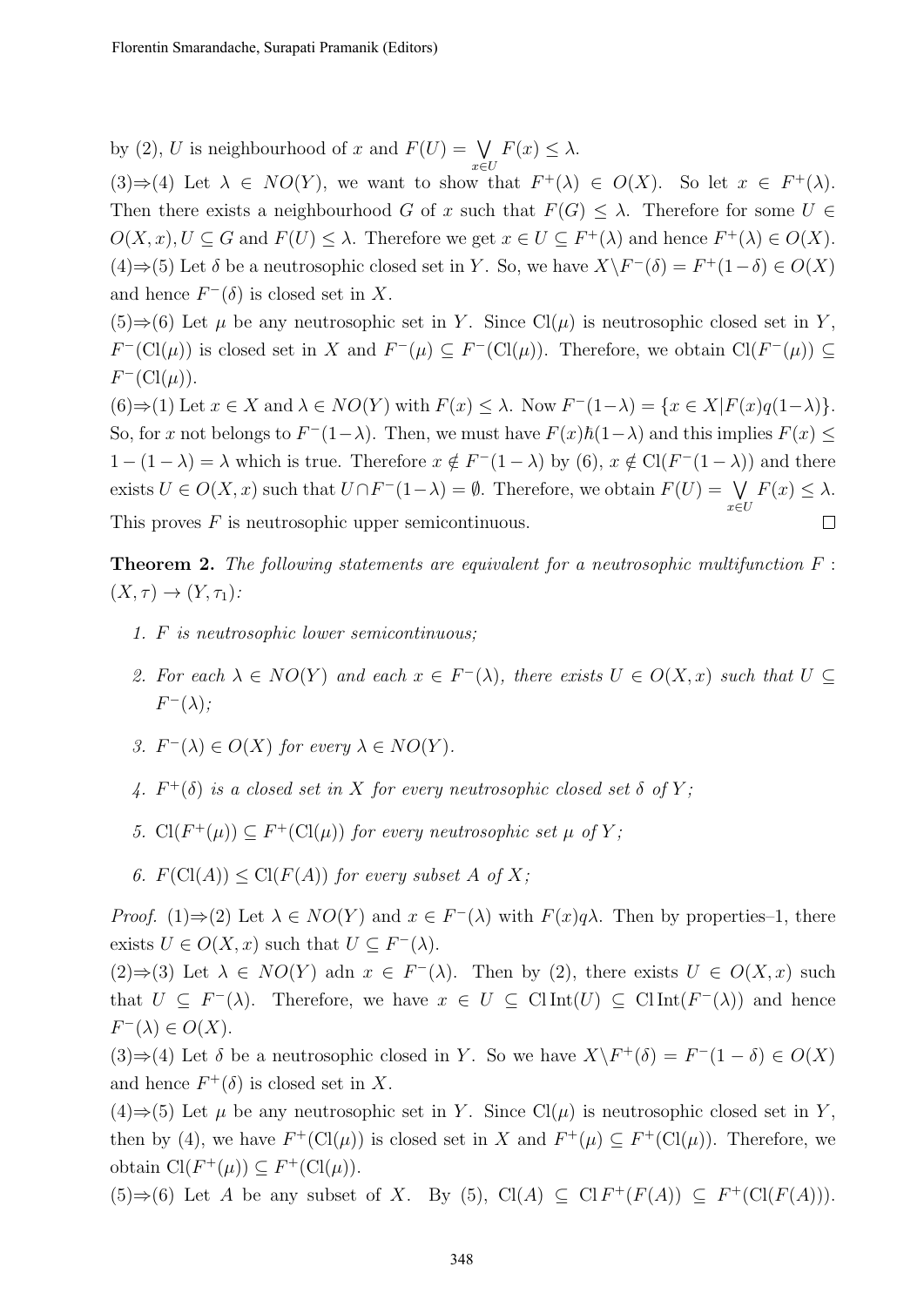Therefore we obtain  $Cl(A) \subseteq F^+(Cl F(A))$ . This implies that  $F(Cl(A)) \leq Cl F(A)$ . (6)⇒(5) Let  $\mu$  be any neutrosophic set in Y. By (6),  $F(\text{Cl } F^+(\mu)) \leq \text{Cl}(F(F^+(\mu)))$  and hence  $Cl(F^+(\mu)) \subseteq F^+(Cl(F^+(\mu))) \subseteq F^+(Cl(\mu))$ . Therefore  $Cl(F^+(\mu)) \subseteq F^+(Cl(\mu))$ . (5)⇒(1) Let  $x \in X$  and  $\lambda \in NO(Y)$  with  $F(x)q\lambda$ . Now,  $F^+(1-\lambda) = \{x \in X | F(x) \leq 1-\lambda\}$ . So, for x not belongs to  $F^+(1-\lambda)$ , then we have  $F(x) \nleq 1-\lambda$  and this implies that  $F(x)q\lambda$ . Therefore,  $x \notin F^+(1-\lambda)$ . Since  $1-\lambda$  is neutrosophic closed set in Y, by (5),  $x \notin \text{Cl}(F^+(1-\lambda))$ and there exists  $U \in O(X, x)$  such that  $\emptyset = U \cap F^+(1 - \lambda) = U \cap (X \backslash F^-(\lambda))$ . Therefore, we obtain  $U \subseteq F^{-}(\lambda)$ . This proves F is neutrosophic lower semicontinuous.  $\Box$ 

**Definition 7.** For a given neutrosophic multifunction  $F : (X, \tau) \to (Y, \tau_1)$ , a neutrosophic multifunction  $Cl(F) : (X, \tau) \to (Y, \tau_1)$  is defined as  $(ClF)(x) = ClF(x)$  for each  $x \in X$ .

We use Cl F and the following Lemma to obtain a characterization of lower neutrosophic semicontinuous multifunction.

**Lemma 2.** If  $F : (X, \tau) \to (Y, \tau_1)$  is a neutrosophic multifunction, then  $(CIF)^-(\lambda) = F^-(\lambda)$ for each  $\lambda \in NO(Y)$ .

Proof. Let  $\lambda \in NO(Y)$  and  $x \in (Cl F)^{-}(\lambda)$ . This means that  $(Cl F)(x)q\lambda$ . Since  $\lambda \in$  $NO(Y)$ , we have  $F(x)q\lambda$  and hence  $x \in F^{-}(\lambda)$ . Therefore  $(ClF)^{+}(\lambda) \subseteq F^{-}(\lambda)$  – – (\*).

Conversely, let  $x \in F^{-}(\lambda)$  since  $\lambda \in NO(Y)$  then  $F(x)q\lambda \subseteq (Cl F)(x)q\lambda$  and hence  $x \in (\text{Cl } F)^-(\lambda)$ . Therefore  $F^-(\lambda) \subseteq (\text{Cl } F)^-(\lambda)$  - - - - (\*\*). From (\*) and (\*\*), we get  $(\text{Cl } F)^{-}(\lambda) = F^{-}(\lambda)$ .  $\Box$ 

**Theorem 3.** A neutrosophic multifunction  $F : (X, \tau) \to (Y, \tau_1)$  is neutrosophic lower semicontinuous if and only if  $Cl F : (X, \tau) \to (Y, \tau_1)$  is neutrosophic lower semicontinuous.

*Proof.* Suppose F is neutrosophic lower semicontinuous. Let  $\lambda \in NO(Y)$  and  $F(x)q\lambda$ . This means that  $x \in F^{-}(\lambda)$ . Then there exists  $U \in O(X, x)$  such that  $U \subseteq F^{-}(\lambda)$ . Therefore, we have  $x \in U \subseteq \text{Int}(U) \subseteq \text{Int } F^-(\lambda)$  and hence  $F^-(\lambda) \in O(X)$ . Then by Lemma 2, we have  $U \subseteq F^{-}(\lambda) = (\text{Cl } F)^{-}(\lambda)$  and  $(\text{Cl } F)^{-}(\lambda) \in O(X)$ , and hence  $(\text{Cl } F)(x)q\lambda$ . Therefore Cl F is fuzy lower semicontinuous. Conversely, suppose  $CIF$  is neutrosophic lower semicontinuous. If for each  $\lambda \in NO(Y)$  with  $(ClF)(x)q\lambda$  and  $x \in (ClF)^{T}(\lambda)$  then there exists  $U \in O(X, x)$ such that  $U \subseteq (\text{Cl } F)^-(\lambda)$ . By Lemma 2 and Theorem 2, we have  $U \subseteq (\text{Cl } F^-(\lambda)) = F^-(\lambda)$ and  $F^{-}(\lambda) \in O(X)$ . Therefore F is neutrosophic lower semicontinuous.  $\Box$ 

**Definition 8.** Given a family  $\{F_i : (X, \tau) \to (Y, \sigma) : i \in I\}$  of neutrosophic multifunctions, we define the union  $\vee_{i\in I} F_i$  and the intersection  $\wedge_{i\in I} F_i$  as follows:  $\vee_{i\in I} F_i : (X,\tau) \to (Y,\sigma)$ ,  $(\bigvee_{i\in I} F_i)(x) = \bigvee_{i\in I} F_i(x)$  and  $\bigwedge_{i\in I} F_i : (X, \tau) \to (Y, \sigma), (\bigwedge_{i\in I} F_i)(x) = \bigwedge_{i\in I} F_i(x)$ .

**Theorem 4.** If  $F_i: X \to Y$  are neutrosophic upper semi-continuous multifunctions for  $i = 1, 2, ..., n$ , then  $\bigvee_{i \in I}^n F_i$  is a neutrosophic upper semi-continuous multifunction.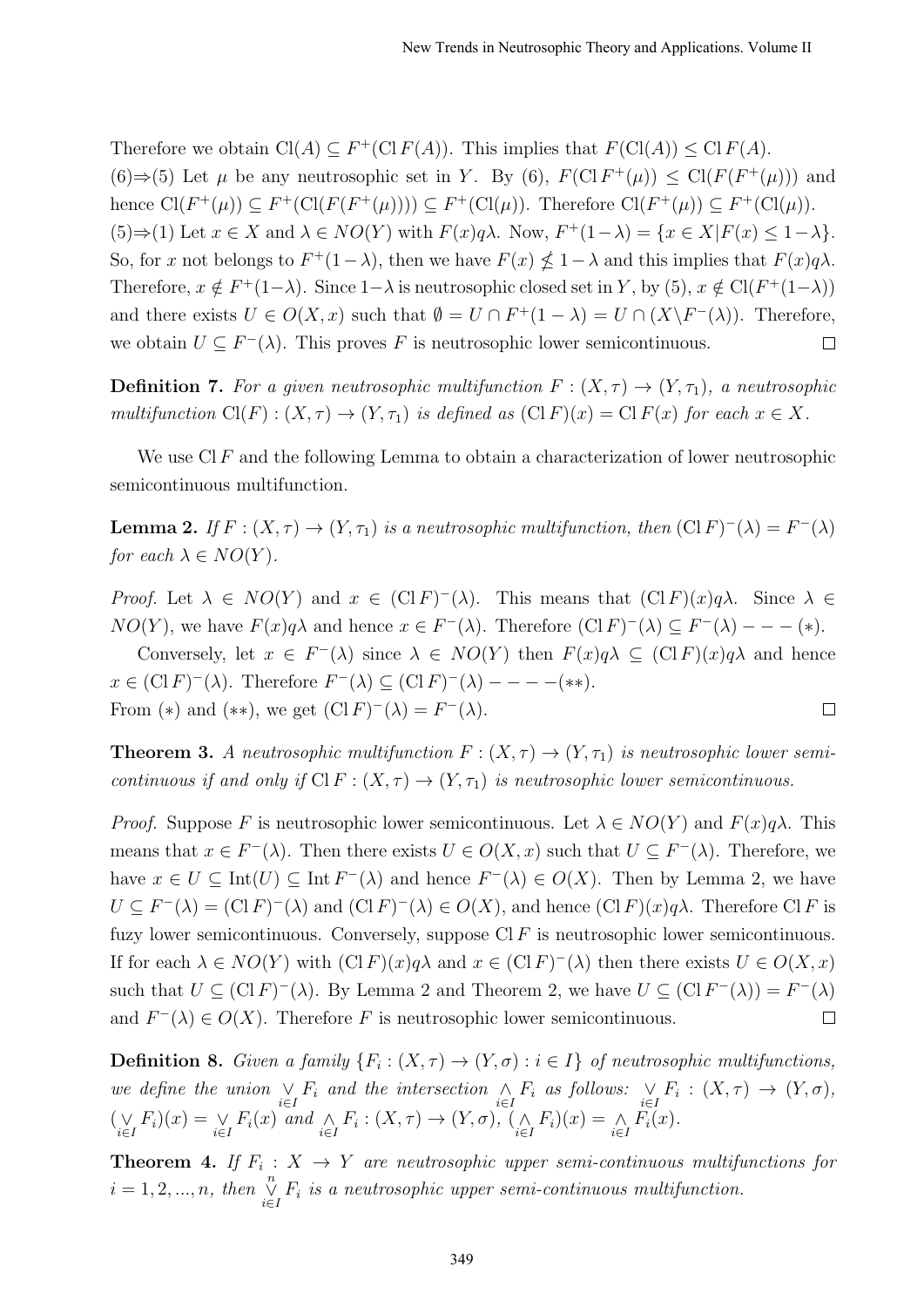*Proof.* Let A be a neutrosophic open set of Y. We will show that  $(\bigvee_{i\in I}^n F_i)^+(A) = \{x \in X :$  $\bigvee_{i\in I}^{n} F_i(x) \subset A$  is open in X. Let  $x \in \bigvee_{i\in I}^{n} F_i$  + (A). Then  $F_i(x) \subset A$  for  $i = 1, 2, ..., n$ . Since  $F_i: X \to Y$  is neutrosophic upper semi-continuous multifunction for  $i = 1, 2, ..., n$ , then there exists an open set  $U_x$  containing x such that for all  $z \in U_x$ ,  $F_i(z) \subset A$ . Let  $U = \bigcup_{i \in I}^n U_x$ . Then  $U \subset (\bigvee_{i \in I}^n F_i)^+(A)$ . Thus,  $(\bigvee_{i \in I}^n F_i)^+(A)$  is open and hence  $\bigvee_{i \in I}^n F_i$  is a neutrosophic upper semi-continuous multifunction.  $\Box$ 

**Lemma 3.** Let  $\{A_i\}_{i\in I}$  be a family of neutrosophic sets in a neutrosophic topological space X. Then a neutrosophic point x is quasi-coincident with  $\vee A_i$  if and only if there exists an  $i_0 \in I$  such that  $xqA_{i_0}$ .

**Theorem 5.** If  $F_i: X \to Y$  are neutrosophic lower semi-continuous multifunctions for  $i = 1, 2, ..., n$ , then  $\bigvee_{i \in I}^n F_i$  is a neutrosophic lower semi-continuous multifunction.

*Proof.* Let A be a neutrosophic open set of Y. We will show that  $(\bigvee_{i\in I}^n F_i)^-(A) = \{x \in X :$  $\left(\bigvee_{i\in I}^{n} F_i\right)(x)qA\}$  is open in X. Let  $x \in \left(\bigvee_{i\in I}^{n} F_i\right)^-(A)$ . Then  $\left(\bigvee_{i\in I}^{n} F_i\right)(x)qA$  and hence  $F_{i0}(x)qA$ for an  $i_0$ . Since  $F_i: X \to Y$  is neutrosophic lower semi-continuous multifunction, there exists an open set  $U_x$  containing x such that for all  $z \in U$ ,  $F_{i0}(z)qA$ . Then  $(\overset{n}{\vee} F_i)(z)qA$  and i∈I hence  $U \subset (\bigvee_{i\in I}^n F_i)^-(A)$ . Thus,  $(\bigvee_{i\in I}^n F_i)^-(A)$  is open and hence  $\bigvee_{i\in I}^n F_i$  is a neutrosophic lower semi-continuous multifunction.  $\Box$ 

**Theorem 6.** Let  $F: (X, \tau) \to (Y, \sigma)$  be a neutrosophic multifunction and  $\{U_i : i \in I\}$  be an open cover for  $X$ . Then the following are equivalent:

- 1.  $F_i = F_{|U_i}$  is a neutrosophic lower semi-continuous multifunction for all  $i \in I$ ,
- 2. F is neutrosophic lower semi-continuous.

*Proof.* (1)  $\Rightarrow$  (2): Let  $x \in X$  and A be a neutrosophic open set in Y with  $x \in F^{-}(A)$ . Since  $\{U_i : i \in I\}$  is an open cover for X, then  $x \in U_{i0}$  for an  $i_0 \in I$ . We have  $F(x) = F_{i0}(x)$  and hence  $x \in F_{i0}^$  $i_{i0}^{-}(A)$ . Since  $F_{|U_i}$  is neutrosophic lower semi-continuous, there exists an open set  $B = G \cap U_{i0}$  in  $U_{i0}$  such that  $x \in B$  and  $F^{-}(A) \cap U_{i0} = F_{|U_i}(A) \supset B = G \cap U_{i0}$ , where G is open in X. We have  $x \in B = G \cap U_{i0} \subset F_{[U]}^ U_{|U_i0}^{-}(A) = F^{-}(A) \cap U_{i0} \subset F^{-}(A)$ . Hence, F is neutrosophic lower semi-continuous.

 $(2) \Rightarrow (1)$ : Let  $x \in X$  and  $x \in U_i$ . Let A be a neutrosophic open set in Y with  $F_i(x)qA$ . Since F is lower semi-continuous and  $F(x) = F_i(x)$ , there exists an open set U containing x such that  $U \subset F^{-}(A)$ . Take  $B = U_i \cap U$ . Then B is open in  $U_i$  containing x. We have  $B \subset F^{-i}(A)$ . Thus  $F_i$  is a neutrosophic lower semi-continuous.  $\Box$ 

**Theorem 7.** Let  $F: (X, \tau) \to (Y, \sigma)$  be a neutrosophic multifunction and  $\{U_i : i \in I\}$  be an open cover for  $X$ . Then the following are equivalent: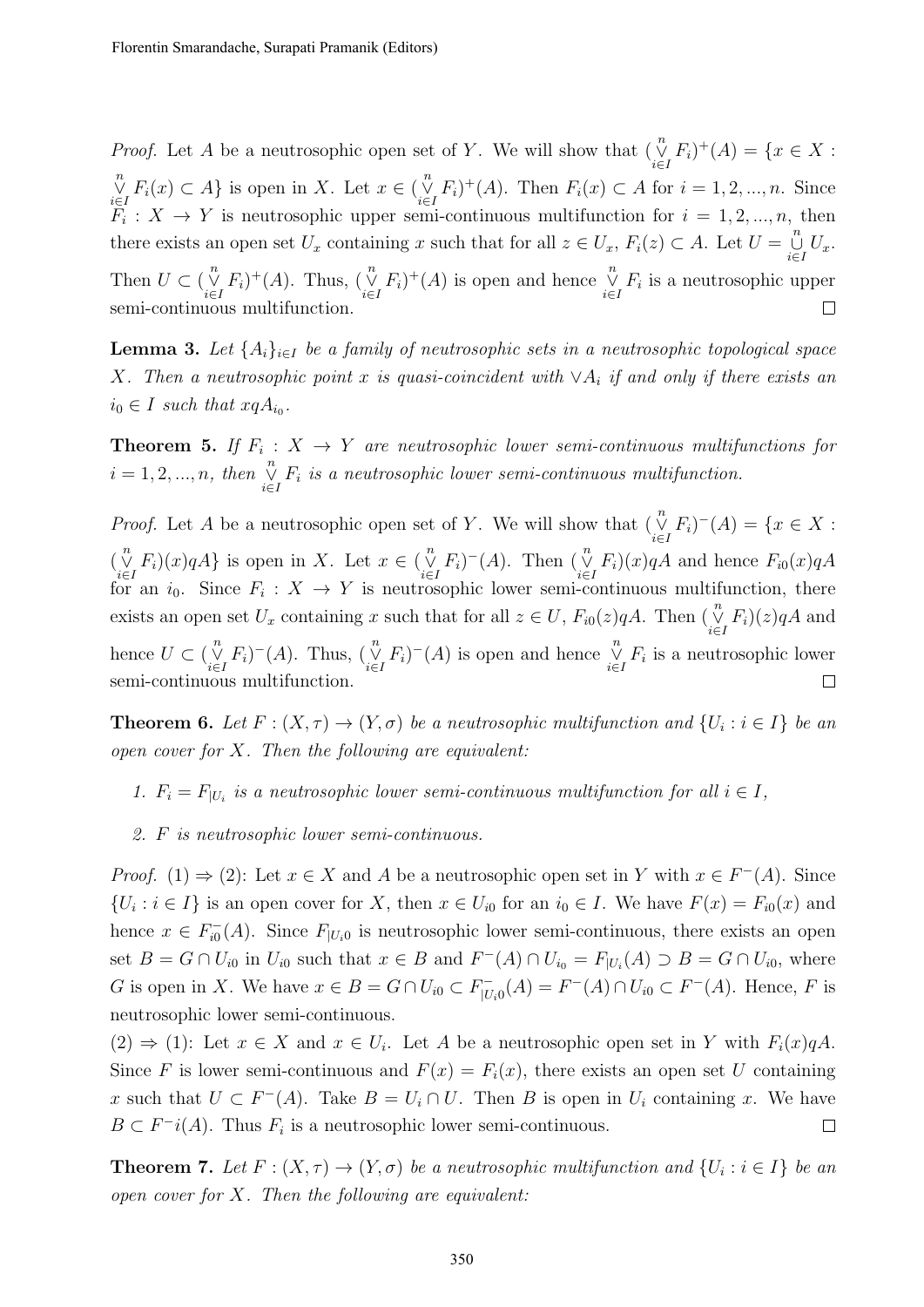- 1.  $F_i = F_{|U_i}$  is a neutrosophic upper semi-continuous multifunction for all  $i \in I$ ,
- 2. F is neutrosophic upper semi-continuous.

Proof. It is similar to that of Theorem 6.

**Remark 8.** A subset A of a topological space  $(X, \tau)$  can be considered as a neutrosophic set with characteristic function defined by

$$
A(x) = \begin{cases} 1 & \text{if } x \in A \\ 0 & \text{if } x \notin A. \end{cases}
$$

Let  $(Y, \sigma)$  be a neutrosophic topological space. The neutrosophic sets of the form  $A \times B$  with  $A \in \tau$  and  $B \in \sigma$  form a basis for the product neutrosophic topology  $\tau \times \sigma$  on  $X \times Y$ , where for any  $(x, y) \in X \times Y$ ,  $(A \times B)(x, y) = min\{A(x), B(y)\}.$ 

**Definition 9.** For a neutrosophic multifunction  $F : (X, \tau) \to (Y, \sigma)$ , the neutrosophic graph multifunction  $G_F: X \to X \times Y$  of F is defined by  $G_F(x) = x_1 \times F(x)$  for every  $x \in X$ .

**Theorem 9.** If the neutrosophic graph multifunction  $G_F$  of a neutrosophic multifunction  $F: (X, \tau) \to (Y, \sigma)$  is neutrosophic lower semi-continuous, then F is neutrosophic lower semi-continuous.

*Proof.* Suppose that  $G_F$  is neutrosophic lower semi-continuous and  $x \in X$ . Let A be a neutrosophic open set in Y such that  $F(x)qA$ . Then there exists  $y \in Y$  such that  $(F(x))(y)$ +  $A(y) > 1$ . Then  $(G_F(x))(x, y) + (X \times A)(x, y) = (F(x))(y) + A(y) > 1$ . Hence,  $G_F(x)q(X \times$ A). Since  $G_F$  is neutrosophic lower semi-continuous, there exists an open set B in X such that  $x \in B$  and  $G_F(b)q(X \times A)$  for all  $b \in B$ . Let there exists  $b_0 \in B$  such that  $F(b_0)qA$ . Then for all  $y \in Y$ ,  $(F(b_0))(y) + A(y) < 1$ . For any  $(a, c) \in X \times Y$ , we have  $(G_F(b_0))(a, c) \subset (F(b_0))(c)$ and  $(X \times A)(a, c) \subset A(c)$ . Since for all  $y \in Y$ ,  $(F(b_0))(y) + A(y) < 1$ ,  $(G_F(b_0))(a, c)$  +  $(X \times A)(a, c) < 1$ . Thus,  $G_F(b_0)q(X \times A)$ , where  $b_0 \in B$ . This is a contradiction since  $G_F(b)q(X \times A)$  for all  $b \in B$ . Hence, F is neutrosophic lower semi-continuous.  $\Box$ 

**Theorem 10.** If the neutrosophic graph multifunction  $G_F$  of a neutrosophic multifunction  $F: X \rightarrow Y$  is neutrosophic upper semi-continuous, then F is neutrosophic upper semicontinuous.

*Proof.* Suppose that  $G_F$  is neutrosophic upper semi-continuous and let  $x \in X$ . Let A be neutrosophic open in Y with  $F(x) \subset A$ . Then  $G_F(x) \subset X \times A$ . Since  $G_F$  is neutrosophic upper semi-continuous, there exists an open set B containing x such that  $G_F(B) \subset X \times A$ . For any  $b \in B$  and  $y \in Y$ , we have  $(F(b))(y) = (G_F(b))(b, y) \subset (X \times A)(b, y) = A(y)$ . Then  $(F(b))(y) \subset A(y)$  for all  $y \in Y$ . Thus,  $F(b) \subset A$  for any  $b \in B$ . Hence, F is neutrosophic upper semi-continuous.  $\Box$ 

 $\Box$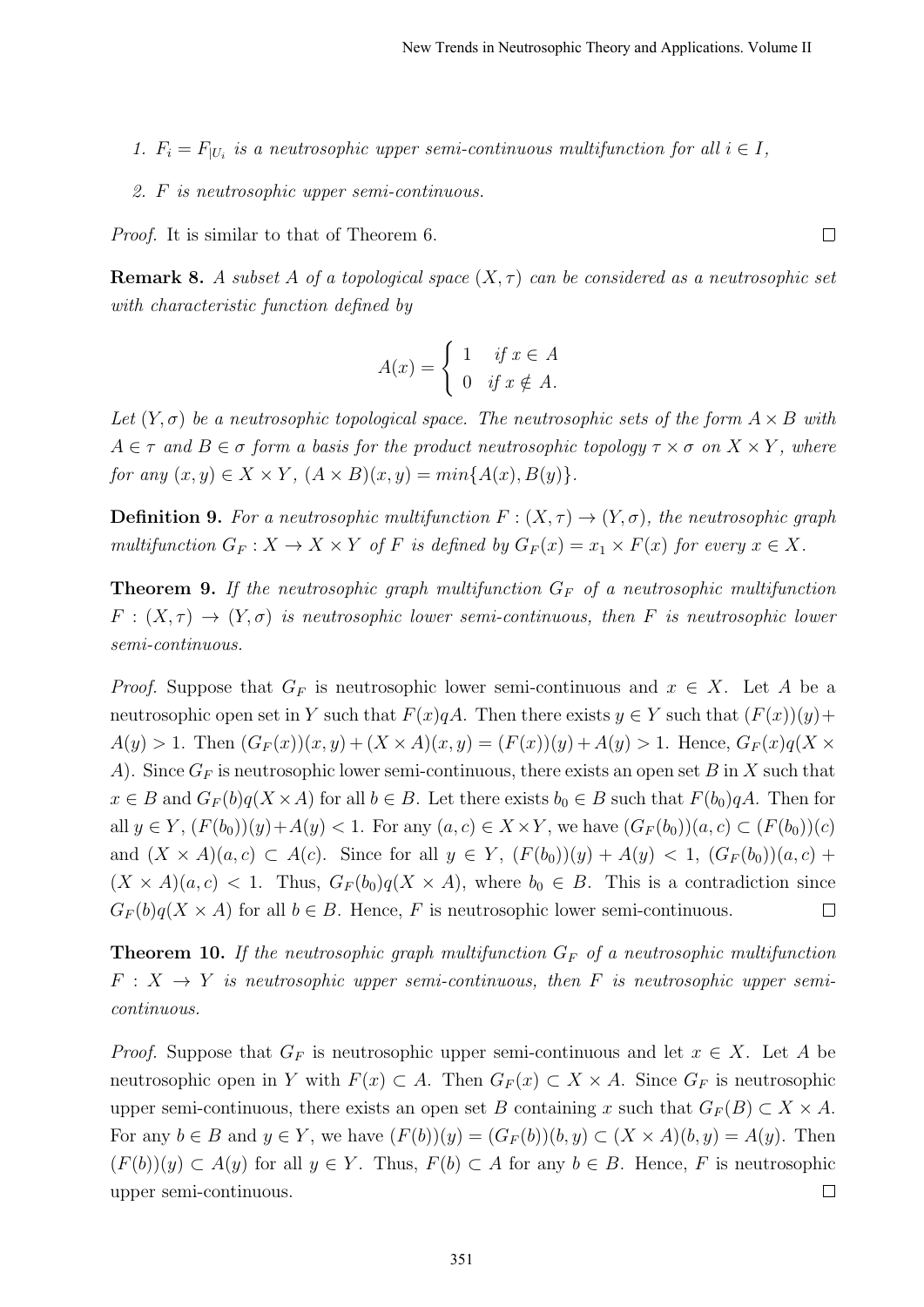**Theorem 11.** Let  $F: (X, \tau) \to (Y, \sigma)$  be a neutrosophic multifunction. Then the following are equivalent:

- 1. F is neutrosophic lower semi-continuous,
- 2. For any  $x \in X$  and any net  $(x_i)_{i \in I}$  converging to x in X and each neutrosophic open set B in Y with  $x \in F^{-}(B)$ , the net  $(x_i)_{i \in I}$  is eventually in  $F^{-}(B)$ .

*Proof.* (1)  $\Rightarrow$  (2): Let  $(x_i)$  be a net converging to x in X and B be any neutrosophic open set in Y with  $x \in F^{-}(B)$ . Since F is neutrosophic lower semi-continuous, there exists an open set  $A \subset X$  containing x such that  $A \subset F^{-1}(B)$ . Since  $x_i \to x$ , there exists an index  $i_0 \in I$  such that  $x_i \in A$  for every  $i \geq i_0$ . We have  $x_i \in A \subset F^{-1}(B)$  for all  $i \geq i_0$ . Hence,  $(x_i)_{i\in I}$  is eventually in  $F^-(B)$ .

 $(2) \Rightarrow (1)$ : Suppose that F is not neutrosophic lower semi-continuous. There exists a point x and a neutrosophic open set A with  $x \in F^{-}(A)$  such that  $B \nsubseteq F^{-}(A)$  for any open set  $B \subset X$  containing x. Let  $x_i \in B$  and  $x_i \notin F^{-}(A)$  for each open set  $B \subset X$  containing x. Then the neighborhood net  $(x_i)$  converges to x but  $(x_i)_{i\in I}$  is not eventually in  $F^{-}(A)$ . This is a contradiction.  $\Box$ 

**Theorem 12.** Let  $F : (X, \tau) \to (Y, \sigma)$  be a neutrosophic multifunction. Then the following are equivalent:

- 1. F is neutrosophic upper semi-continuous,
- 2. For any  $x \in X$  and any net  $(x_i)$  converging to x in X and any neutrosophic open set B in Y with  $x \in F^+(B)$ , the net  $(x_i)$  is eventually in  $F^+(B)$ .

 $\Box$ 

Proof. The proof is similar to that of Theorem 11.

**Theorem 13.** The set of all points of X at which a neutrosophic multifunction  $F: (X, \tau) \rightarrow$  $(Y, \sigma)$  is not neutrosophic upper semi-continuous is identical with the union of the frontier of the upper inverse image of neutrosophic open sets containing  $F(x)$ .

*Proof.* Suppose F is not neutrosophic upper semi-continuous at  $x \in X$ . Then there exists a neutrosophic open set A in Y containing  $F(x)$  such that  $A \cap (X \backslash F^+(B)) \neq \emptyset$  for every open set A containing x. We have  $x \in \text{Cl}(X \backslash F^+(B)) = X \backslash \text{Int}(F^+(B))$  and  $x \in F^+(B)$ . Thus,  $x \in Fr(F^+(B))$ . Conversely, let B be a neutrosophic open set in Y containing  $F(x)$ with  $x \in Fr(F^+(B))$ . Suppose that F is neutrosophic upper semi-continuous at x. There exists an open set A containing x such that  $A \subset F^+(B)$ . We have  $x \in \text{Int}(F^+(B))$ . This is a contradiction. Thus,  $F$  is not neutrosophic upper semi-continuous at  $x$ .  $\Box$ 

**Theorem 14.** The set of all points of X at which a neutrosophic multifunction  $F : (X, \tau) \rightarrow$  $(Y, \sigma)$  is not neutrosophic lower semi-continuous is identical with the union of the frontier of the lower inverse image of neutrosophic closed sets which are quasi-coincident with  $F(x)$ .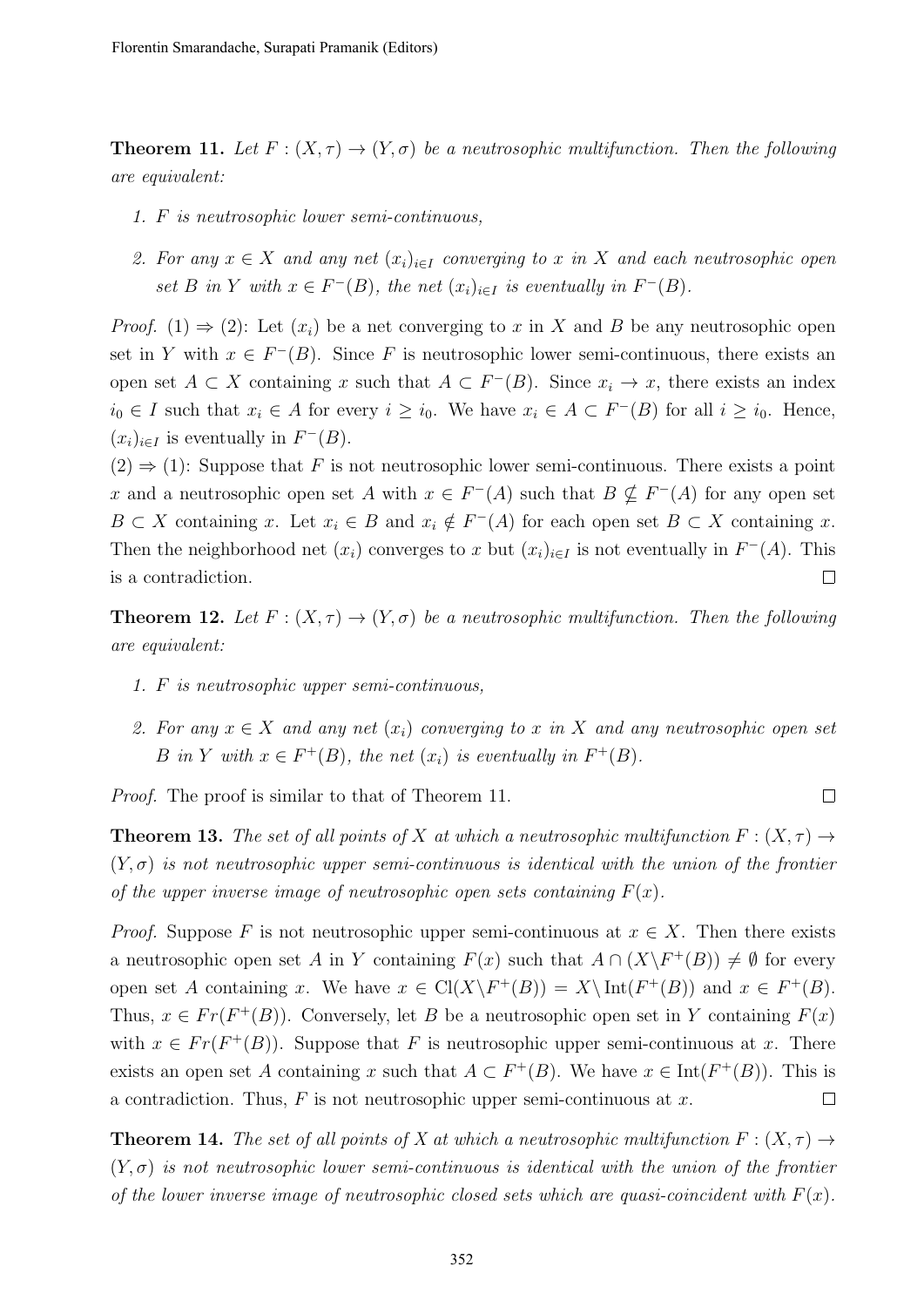Proof. It is similar to that of Theorem 13.

**Definition 10.** A neutrosophic set  $\lambda$  of a neutrosophic topological space Y is said to be neutrosophic compact relative to Y if every cover  $\{\lambda_{\alpha}\}_{{\alpha\in\Delta}}$  of  $\lambda$  by neutrosophic open sets of Y has a finite subcover  $\{\lambda_i\}_{i=1}^n$  of  $\lambda$ .

**Definition 11.** A neutrosophic set  $\lambda$  of a neutrosophic topological space Y is said to be neutrosophic Lindelof relative to Y if every cover  $\{\lambda_{\alpha}\}_{{\alpha\in\Delta}}$  of  $\lambda$  by neutrosophic open sets of Y has a countable subcover  $\{\lambda_n\}_{n\in\mathbb{N}}$  of  $\lambda$ .

**Definition 12.** A neutrosophic topological space Y is said to be neutrosophic compact if  $\chi_Y$ (characteristic function of Y) is neutrosophic compact relative to Y.

**Definition 13.** A neutrosophic topological space Y is said to be neutrosophic Lindelof if  $\chi_Y$ (characteristic function of Y) is neutrosophic Lindelof relative to Y.

**Definition 14.** A neutrosophic multifunction  $F : (X, \tau) \to (Y, \tau)$  is said to be punctually neutrosophic compact (resp. punctually neutrosophic Lindelof) if for each  $x \in X, F(x)$  is neutrosophic compact (resp. neutrosophic Lindelof ).

**Theorem 15.** Let the neutrosophic multifunction  $F : (X, \tau) \to (Y, \tau)$  be a neutrosophic upper semicontinuous and  $F$  is punctually neutrosophic compact. If  $A$  is compact relative to X, then  $F(A)$  is neutrosophic compact relative to Y.

*Proof.* Let  $\{\lambda_{\alpha} | \alpha \in \Delta\}$  be any cover of  $F(Z)$  by neutrosophic copen sets of Y. We claim that  $F(A)$  is neutrosophic compact relative to Y. For each  $x \in A$ , there exists a finite subset  $\Delta(x)$  of  $\Delta$  such that  $F(x) \leq \bigcup {\lambda_{\alpha}|\alpha \in \Delta(x)}$ . Put  $\lambda(x) = \bigcup {\lambda_{\alpha}|\alpha \in \Delta(x)}$ . Then  $F(x) \leq \lambda(x)$  $\lambda(x) \in NO(Y)$  and there exists  $U(x) \in O(X, x)$  such that  $F(U(x)) \leq \lambda(x)$ . Since  $\{U(x)|x \in$ A} is an open cover of A there exists a finite number of A, say,  $x_1, x_2, \ldots, x_n$  such that  $A \subseteq \bigcup \{U(x_i)|i = 1, 2, ..., n\}$ . Therefore we obtain  $F(A) \leq F\left(\bigcup_{i=1}^{n} U(x_i)\right) \leq \bigcup_{i=1}^{n} F(U(x_i)) \leq$  $\bigcup_{i=1}^n \lambda(x_i) \leq \bigcup_{i=1}^n \left(\bigcup_{\alpha \in \Delta} \{1\}\right)$  $\bigcup_{\alpha \in \Delta(x_i)} \lambda_\alpha$ ). This shows that  $F(A)$  is neutrosophic compact relative to Y.

**Theorem 16.** Let the neutrosophic multifunction  $F : (X, \tau) \to (Y, \tau)$  be a neutrosophic upper semicontinuous and  $F$  is punctually neutrosophic Lindelof. If A is Lindelof relative to  $X$ , then  $F(A)$  is neutrosophic Lindelof relative to Y.

Proof. The proof is similar to that of Theorem 15

 $\Box$